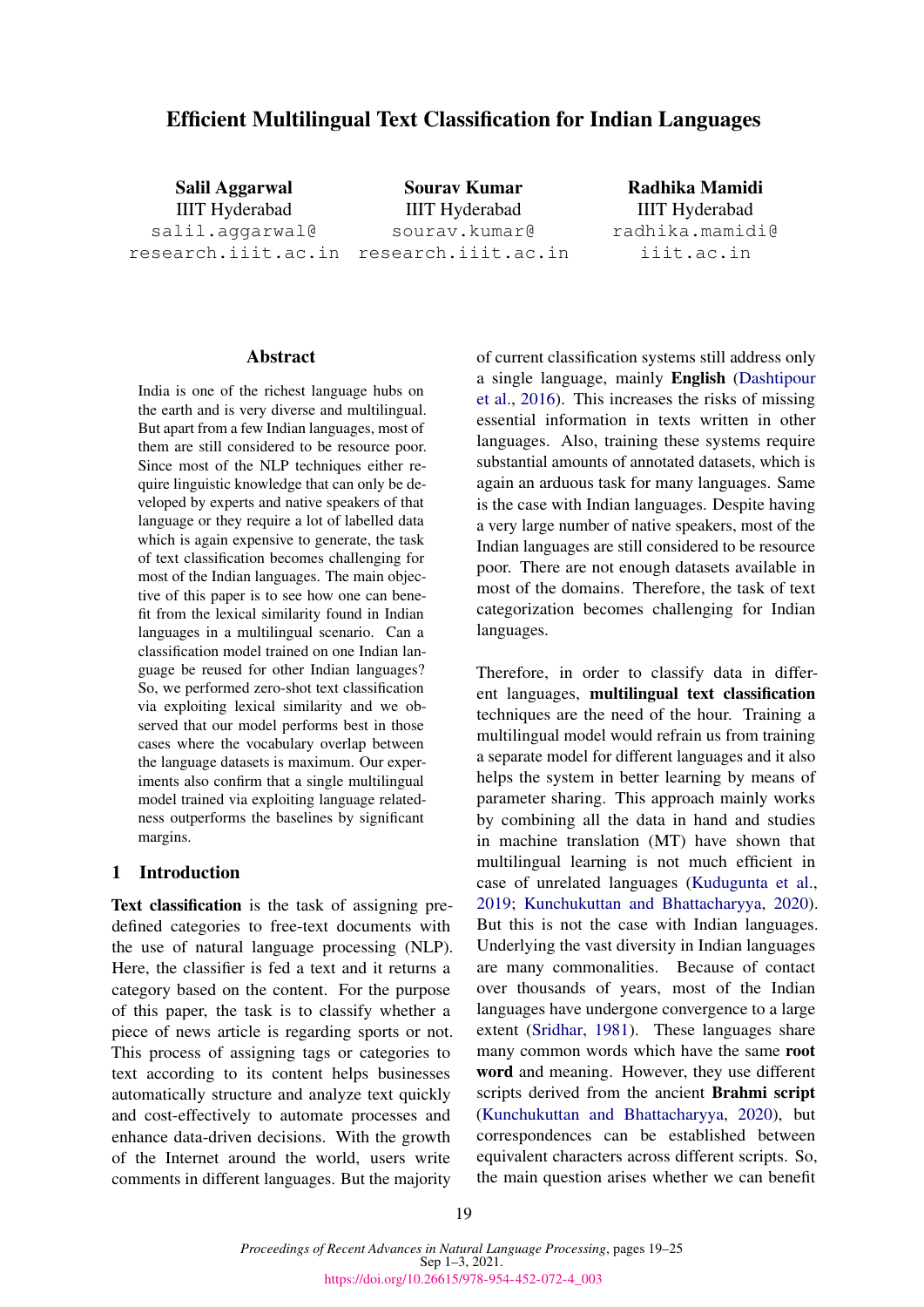from the relatedness found in between Indian languages? By relatedness, we refer to languages that exhibit lexical and structural similarities on account of sharing a common ancestry.

Thus, in this work, we put our efforts in exploring the zero-shot as well as multilingual text classification via exploiting lexical similarity of Indian languages. For zero-shot classification, we are proposing the efficient way of reusing a classification model trained on one language on some other Indian language. In addition to this, we also tackled the problem of deciding which language model to use for zero-shot classification for a particular test language. Our results confirm that maximum accuracy is achieved in those cases where the vocabulary overlap between the two language datasets is maximum. For efficient multilingual text classification, we are exploiting the lexical similarity via two techniques namely unified transliteration and subword segmentation. Our experiments also confirm that in case of low resource related languages, multilingual models achieve better accuracy than the baseline models.

This paper is further divided into 5 sections. Section 2 discusses related work in this area. Section 3 elaborated the methodology behind the different techniques and experiments. Section 4 elaborates the experimental details including the dataset preparation, dataset pre-processing and the experimental setup for training our models. All the results and analysis have been discussed in Section 5. Section 6 talks about conclusion and possible future work.

# 2 Related Work

One of the main problems in multilingual classification is the significant lack of resources [\(Balahur](#page-5-1) [and Turchi,](#page-5-1) [2012\)](#page-5-1). Thus, analysis in multiple languages is often addressed by transferring knowledge from resource-rich to resource-poor languages [\(Denecke,](#page-5-2) [2008\)](#page-5-2), because there are no resources available in other languages. Much of the work in subjectivity analysis has been applied to English data, though work on other languages is growing: e.g., Japanese data are used in [\(Kobayashi et al.,](#page-6-3) [2004;](#page-6-3) [Suzuki et al.,](#page-6-4) [2006;](#page-6-4) [Kanayama and Nasukawa,](#page-5-3) [2006\)](#page-5-3), German data are used by [Kim and Hovy](#page-5-4) [\(2006b\)](#page-5-4). Lexical

approaches for sentiment analysis necessitate language specific lexical and linguistic resources. Generating these resources is very time consuming and often requires a lot of manual work. Methods have been developed for the mapping of subjectivity lexicons to other languages. To this aim, [Kim and Hovy](#page-5-5) [\(2006a\)](#page-5-5) use a machine translation system and subsequently use a subjectivity analysis system that was developed for English to create subjectivity analysis resources in other languages.

Another approach in obtaining subjectivity lexicons for other languages than English was explored by [Banea et al.](#page-5-6) [\(2008b\)](#page-5-6). In this work, authors attempt to leverage on the resources available for English and, by employing machine translation, generate resources for subjectivity analysis in other languages. This paper introduces a method for creating a subjectivity lexicon for languages with scarce resources. Further on, another approach to building lexicons for languages with scarce resources is presented by [Banea et al.](#page-5-7) [\(2008a\)](#page-5-7). This method is able to build a subjectivity lexicon by using a small seed set of subjective words, an online dictionary, and a small raw corpus, coupled with a bootstrapping process that ranks new candidate words based on a similarity measure. Machine translation for multilingual text classification has also seen attention from researchers. The approach is to use a machine translation system to translate texts in other languages into English : the text is translated from the original language into English, and then English-language resources such as SentiWordNet are employed [\(Denecke,](#page-5-2) [2008\)](#page-5-2). [Kanayama et al.](#page-5-8) [\(2004\)](#page-5-8) translated only sentiment units with a pattern based approach.

[Balahur and Turchi](#page-5-9) [\(2014\)](#page-5-9) used uni-grams, bi-grams and tf-idf features for building support vector machines on translated text. [Boyd-Graber](#page-5-10) [and Resnik](#page-5-10) [\(2010\)](#page-5-10) built Latent Dirichlet allocation models to investigate how multilingual concepts are clustered into topics. Translation systems, however, have various problems, such as sparseness and noise in the data [\(Balahur and Turchi,](#page-5-1) [2012\)](#page-5-1). Sometimes, the translation system does not translate essential parts of a text, which can cause serious problems, possibly reducing well-formed sentences to fragments. Therefore, we put our efforts for training a multilingual classifier without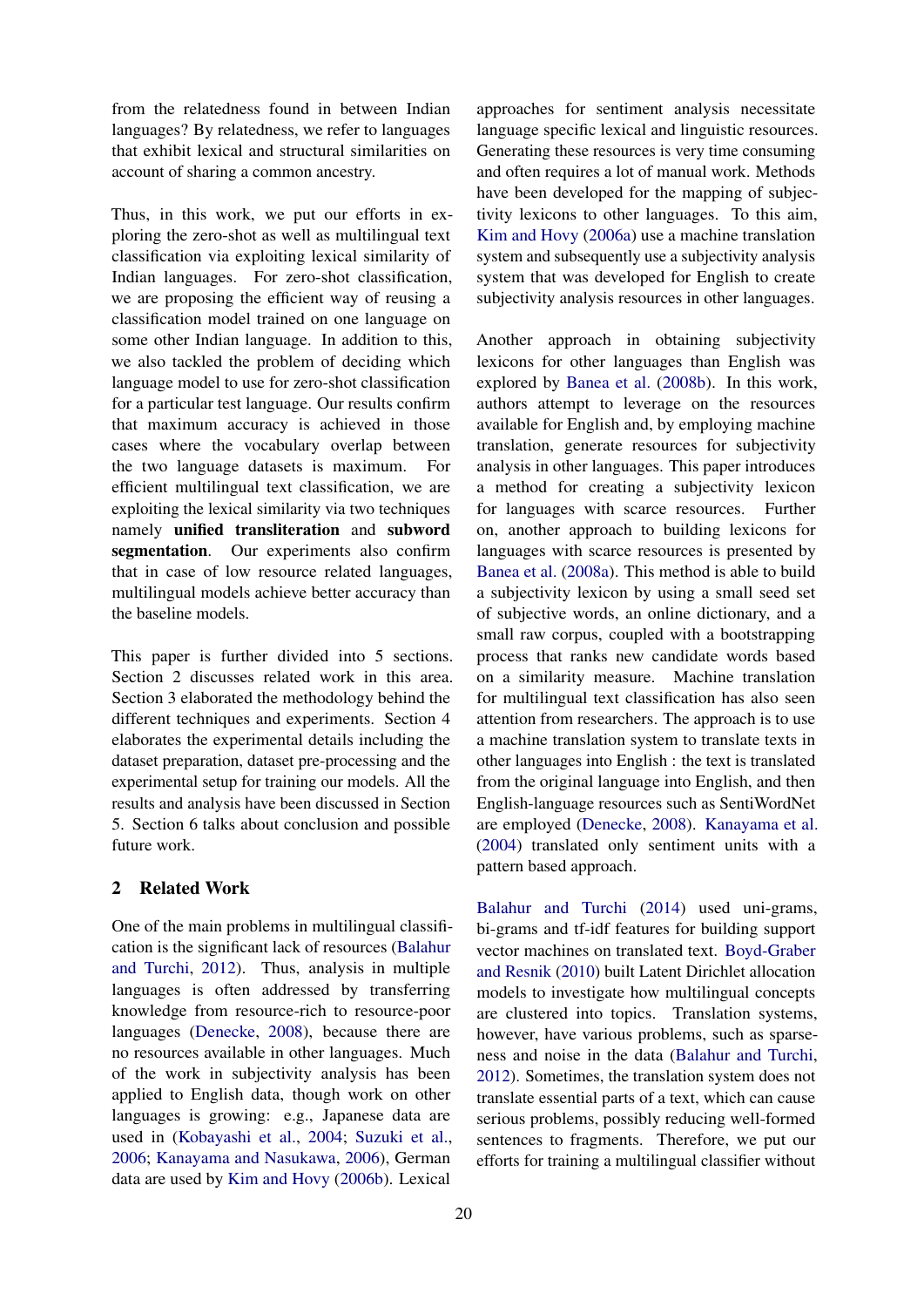

Figure 1: Multilingual Text Classification Pipeline

the use of existing machine translation systems.

## 3 Methodology

India is known as the land of many tongues [\(Kunchukuttan and Bhattacharyya,](#page-6-1) [2020\)](#page-6-1). There is no single language called "Indian". India speaks hundreds of languages and dialects [\(Sengupta and](#page-6-5) [Saha,](#page-6-5) [2015\)](#page-6-5). Some are extinct, while some are still in use with considerable speakers. Despite having a lot of different scripts, most of the Indian languages still share a lot of lexical features and common words which have the same root and meaning which can be utilized to help improve the quality of zero-shot as well as text classification systems trained on them. So, in this paper we propose our technique of performing zero-shot classification via exploiting the language relatedness. Also, we investigate how multilingual classification models perform in case of Indian languages. To do this efficiently, we exploited the lexical similarity via two techniques namely unified transliteration and subword segmentation.

# 3.1 Exploiting Lexical similarity

Unlike the original multilingual text classification techniques which mostly aim at transfer learning via parameter initialisation i.e. learning from one high resource language and then transferring knowledge to some low resource language, we are exploiting lexical similarity between related Indian languages via parameter sharing. For this, we combined the two different approaches namely unified transliteration and subword segmentation to ensure that there is sufficient overlap between the vocabularies of the related Indian languages datasets.

## 3.1.1 Unified Transliteration

Since the languages involved in the models have different scripts, the data processing should help to map them into a common single script. So here, we transliterate all the Indian languages into a common Devanagari script (which in our case is script for Hindi) to share the same surface form [\(Kunchukut](#page-6-1)[tan and Bhattacharyya,](#page-6-1) [2020\)](#page-6-1). This unified transliteration is a string homomorphism, replacing characters in all the languages mentioned above with Hindi characters (script conversion to Devanagari) or consonant clusters independent of context.

## 3.1.2 Subword Segmentation

Despite sharing a lot of cognates, Indian languages do not share many words at their non-root level. Therefore, the more efficient approach is to exploit Indian languages at their sub-word level which will ensure more vocabulary overlap. Therefore, we are converting every word to sub-word level using the very well known technique Byte Pair Encoding (BPE) [\(Sennrich et al.,](#page-6-6) [2015\)](#page-6-6). This technique is applied after the unified transliteration in order to ensure that languages share same surface form (script). BPE units are variable length units which provide appropriate context for translation systems involving related languages. Since their vocabularies are much smaller than the morpheme and word level models, data sparsity is also not a problem. In a multilingual scenario, learning BPE merge rules will not only find the common sub-words between multiple languages but it also ensures consistency of segmentation among each considered language pair.

# 3.2 Zero-Shot Text Classification

There are many languages in India and one can not expect annotated data available in all of the the domains for all of the languages. So in zeroshot text classification, the model can classify any text between given labels without any prior training data. For performing it efficiently for Indian languages, we are using the vocabulary overlap technique as discussed in Section 3.2.1. From our experiments, we noticed that the zero-shot classification performs best in those cases where the vocabulary overlap is maximum between the different language datasets. That model will perform best on that language, which is most similar to the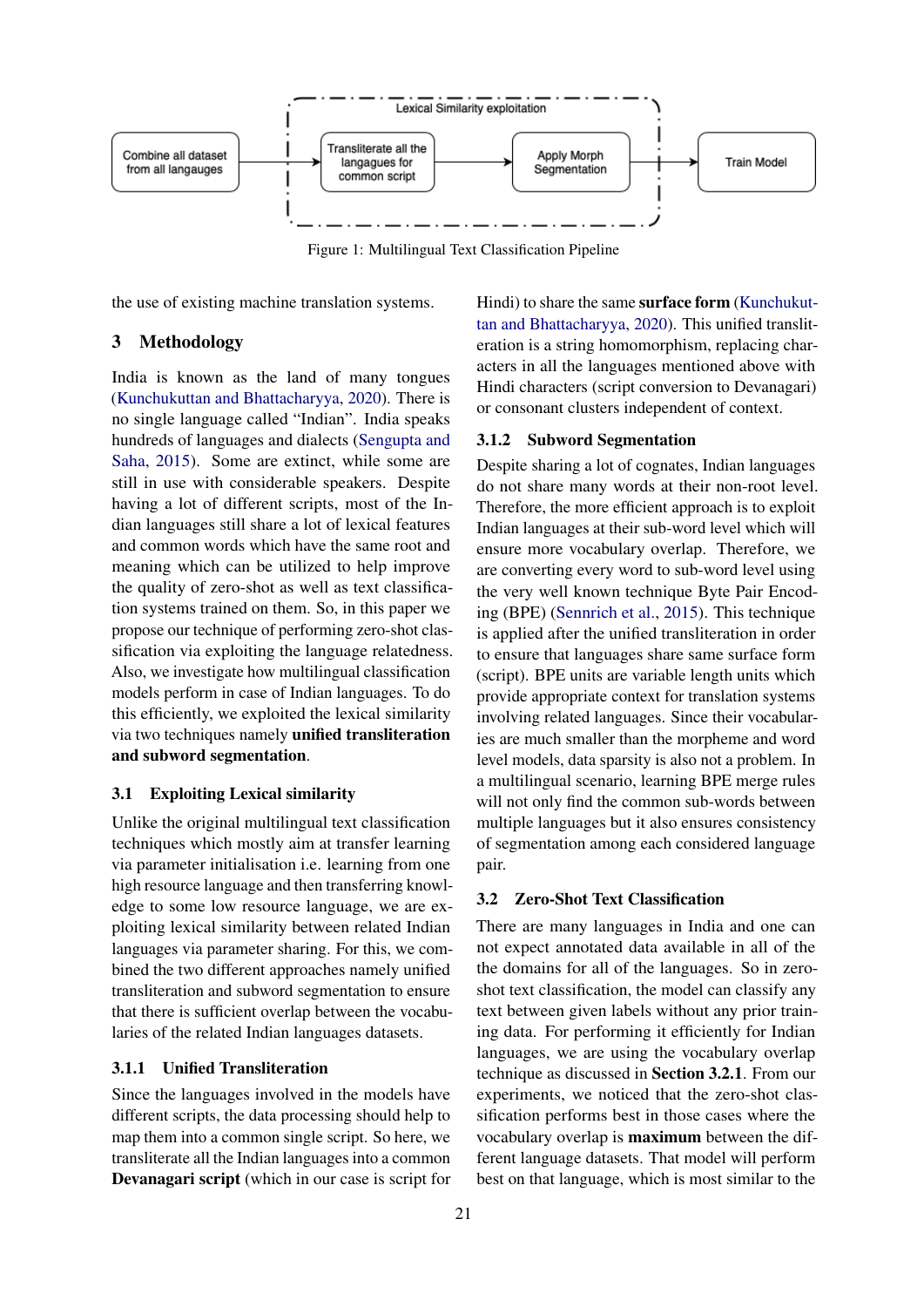| Language | pa    | gu    | mr                       | <b>or</b>     | bn                       | ta                       | te                       | ml                       | kn    |
|----------|-------|-------|--------------------------|---------------|--------------------------|--------------------------|--------------------------|--------------------------|-------|
| pa       | -     | 67.87 | 71.34                    | 58.35         | 55.77                    | 38.55                    | 61.27                    | 54.16                    | 61.87 |
| gu       | 41.54 | -     | 88.85                    | 70.84         | 61.21                    | 46.45                    | 75.02                    | 65.60                    | 75.90 |
| mr       | 18.32 | 37.28 | $\overline{\phantom{0}}$ | 35.08         | 28.36                    | 55.34                    | 70.35                    | 59.27                    | 76.14 |
| $\alpha$ | 32.27 | 64.02 | 75.53                    | $\frac{1}{2}$ | 60.30                    | 50.21                    | 67.46                    | 67.35                    | 69.57 |
| bn       | 42.77 | 76.70 | 84.69                    | 83.61         | $\overline{\phantom{a}}$ | 46.89                    | 70.98                    | 66.43                    | 75.45 |
| ta       | 11.75 | 23.13 | 65.68                    | 27.67         | 18.63                    | $\overline{\phantom{a}}$ | 75.23                    | 79.43                    | 77.24 |
| te       | 18.46 | 36.93 | 82.52                    | 36.74         | 27.88                    | 74.35                    | $\overline{\phantom{a}}$ | 82.00                    | 92.77 |
| ml       | 14 11 | 27.92 | 60.12                    | 31.73         | 22.57                    | 67.89                    | 70.91                    | $\overline{\phantom{a}}$ | 77.81 |
| kn       | 11.80 | 23.65 | 56.54                    | 23.99         | 18.76                    | 48.33                    | 58.73                    | 56.97                    |       |

Table 1: Vocabulary Overlap Matrix

training language dataset using vocabulary overlap technique. The method of calculating vocabulary overlap matrix is explained in the further subsection.

## 3.2.1 Vocabulary Overlap

We calculated similarity scores for each language based on vocabulary overlap by considering other language training data as monolingual data. Vocabulary Overlap provides a crude measure of surface form similarity between two languages. It is efficient to calculate, and is often quite effective, especially for low-resource languages. Here, we use the number of tokens that two languages share to measure the similarity between them. First, we transliterated each language to a common script, in our case it is Devanagari script and then all the tokens were converted into their respective subwords. After that score was calculated using the percentage of the common tokens in the two languages as:

$$
vocab_{(l1-l2)} = \frac{|Token_{l1} \cap Token_{l2}|}{|Token_{l1}|} * 100
$$

The details of the vocabulary overlap matrix is shown in Table 1.

# 3.3 Multilingual Text Classification

We trained a Multilingual model, which is a single model that can handle multiple languages simultaneously. This would circumvent having to train a monolingual model for every single Indian language. One example in our case would be to classify whether a piece of news article is regarding sports or not. Using a regular Machine learning or Deep learning model, we would be able to classify only Punjabi language sports articles but not articles written in other Indian languages say Marathi. But if we use a multilingual model, we

would be able to classify news articles in Punjabi, Marathi and multiple other Indian languages. Our results also prove that multilingual models achieve better performance than monolingual models, especially for low-resource languages. This could be the ability to learn not just from the training data of the language in question, but also from other language datasets.

But we noticed that this learning is not much efficient in case of the languages that don't show any kind of relatedness. But on the other hand, Indian languages exhibit a lot of lexical and structural similarities on account of sharing a common ancestry. It is therefore important to utilize the lexical similarity of these languages to build systems by combining all the related languages. For the scope of this paper, we have trained 2 kinds of multilingual models. One with the training data of all the languages combined in their respective scripts and the other in which all the languages are first transliterated into one common script, in our case in Devanagari and then they are combined. To the best of our knowledge, this is the first time when someone has exploited the lexical similarity found in between Indian languages by using the techniques of unified transliteration and subword segmentation for the task of text classification. The pipeline is shown in Figure 1.

#### 4 Experiments

#### 4.1 Dataset

We have used IndicNLP News Article Classification Dataset [\(Kunchukuttan,](#page-6-7) [2020\)](#page-6-7) for performing our experiments. This classification dataset comprises news articles and their categories for 9 different Indian languages. The dataset is balanced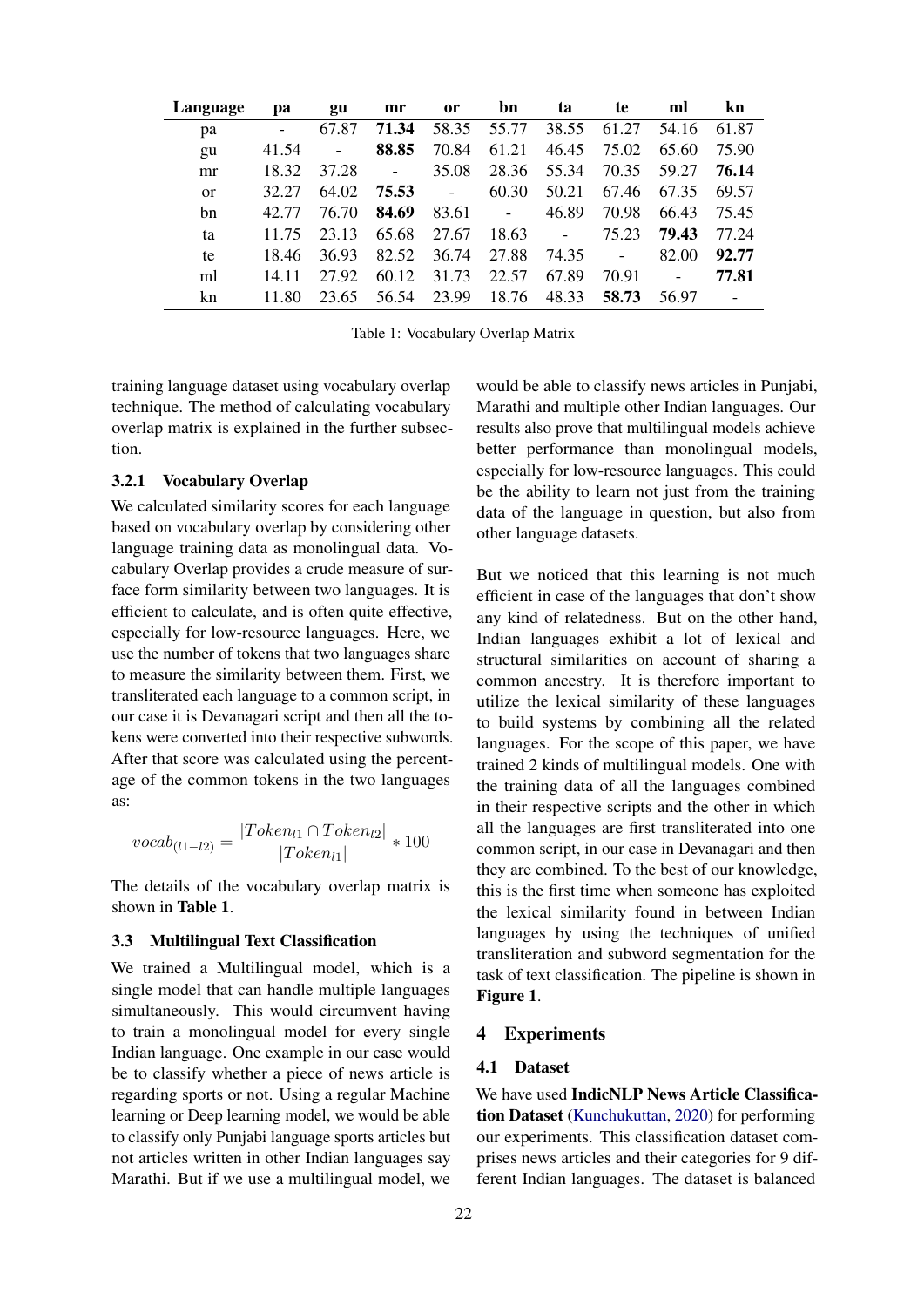| Language      | pa                       | gu                       | mr                       | <sub>or</sub>            | bn             | ta                       | te                       | ml             | kn    |
|---------------|--------------------------|--------------------------|--------------------------|--------------------------|----------------|--------------------------|--------------------------|----------------|-------|
| pa            | $\overline{\phantom{0}}$ | 64.88                    | 72.97                    | 56.69                    | 54.96          | 55.28                    | 56.75                    | 55.13          | 57.79 |
| gu            | 64.78                    | $\overline{\phantom{a}}$ | 74.10                    | 61.44                    | 61.51          | 54.31                    | 66.56                    | 60.19          | 68.00 |
| mr            | 58.60                    | 60.66                    | $\overline{\phantom{a}}$ | 59.20                    | 59.46          | 55.60                    | 64.88                    | 53.78          | 69.29 |
| <sub>or</sub> | 58.53                    | 69.43                    | 74.43                    | $\overline{\phantom{a}}$ | 65.06          | 46.34                    | 52.57                    | 55.28          | 70.53 |
| bn            | 49.40                    | 56.47                    | 63.79                    | 56.22                    | $\overline{a}$ | 47.13                    | 54.91                    | 51.68          | 53.24 |
| ta            | 46.03                    | 54.44                    | 59.28                    | 52.72                    | 55.78          | $\overline{\phantom{a}}$ | 57.82                    | 64.96          | 55.49 |
| te            | 58.31                    | 58.53                    | 62.47                    | 57.57                    | 60.21          | 61.03                    | $\overline{\phantom{a}}$ | 59.04          | 74.65 |
| ml            | 52.60                    | 56.03                    | 58.50                    | 55.10                    | 62.44          | 58.51                    | 63.21                    | $\blacksquare$ | 75.78 |
| kn            | 56.13                    | 69.49                    | 69.49                    | 63.19                    | 65.62          | 60.06                    | 72.63                    | 58.52          |       |

Table 2: Results of Zero-Shot Text Classification

| Model           | pa    | gu    | mr    | or    | bn    | ta    | te    | ml    | kn    |
|-----------------|-------|-------|-------|-------|-------|-------|-------|-------|-------|
| <b>Baseline</b> | 93.69 | 95.01 | 93.97 | 95.45 | 94.26 | 95.82 | 96.05 | 92.48 | 94.15 |
| Multilingual    |       |       |       |       |       |       |       |       |       |
| without         | 95.82 | 96.66 | 95.84 | 96.77 | 95.23 | 97.17 | 96.94 | 94.36 | 94.72 |
| Transliteration |       |       |       |       |       |       |       |       |       |
| Multilingual    |       |       |       |       |       |       |       |       |       |
| with            | 97.66 | 98.77 | 97.49 | 97.10 | 96.46 | 97.77 | 98.33 | 95.83 | 96.99 |
| Transliteration |       |       |       |       |       |       |       |       |       |

Table 3: Experimental results of all compared models.

across different classes. There were a lot of classes that were not common to all the languages. Since the task in hand was to classify whether a piece of news article is regarding sports or not, we discarded all the other classes other than sports. For creating this dataset, negative examples were uniformly taken from the rest of the classes. The new dataset contains 1360 training and 160 test examples for each language. The languages used in our dataset are Punjabi (pa), Gujarati (gu), Marathi (mr), Odia (Or), Bangla (bn), Tamil (ta), Telugu (te), Malayalam (ml) and Kannada (kn).

#### 4.2 Dataset Preprocessing

We noticed that the dataset contains a lot of punctuation, so we used manually created regex for cleaning the entire corpora. For all of our our experiments, we have taken an equal number of training sentences from all the languages in order to maintain uniformity while training multilingual models. We have used the Indic NLP library[\(Kunchukuttan,](#page-6-7) [2020\)](#page-6-7) for tokenization and normalization as our pre-processing steps. Also, to make sure that all the languages share the same surface form and have sufficient vocab overlap, we again used Indic NLP library [\(Kunchukuttan,](#page-6-7) [2020\)](#page-6-7) for unified transliteration and subword segmentation.

## 4.3 Training Details

The dataset was split into a ratio of 4:1 for the purpose of training and testing. All of our experiments were performed using 5-fold cross-validation. We used an embedding layer followed by a Bidirectional LSTM layer followed by a dense layer. The embedding size was set to 128 and 128 hidden units were used in the LSTM layer. All the models were trained for 20 epochs with a batch size of 64. All of the experiments were performed using Keras library [\(Chollet et al.,](#page-5-11) [2015\)](#page-5-11) with Tensorfow [\(Abadi](#page-5-12) [et al.,](#page-5-12) [2015\)](#page-5-12) as its backend.

# 5 Results and Analysis

Table 2 shows the results of zero-shot text classification on various languages. We can see that the maximum accuracy is achieved in those cases where the vocabulary overlap between the training and the monolingual dataset is maximum. For eg, Marathi model will perform best on the Punjabi test set due to maximum overlap. This can be confirmed from our vocabulary overlap matrix shown in Table 1. The reason is that most of the Indian languages share a lot of common sentiment bearing words and we exploit this using converting everything into same script and every word to its component subwords.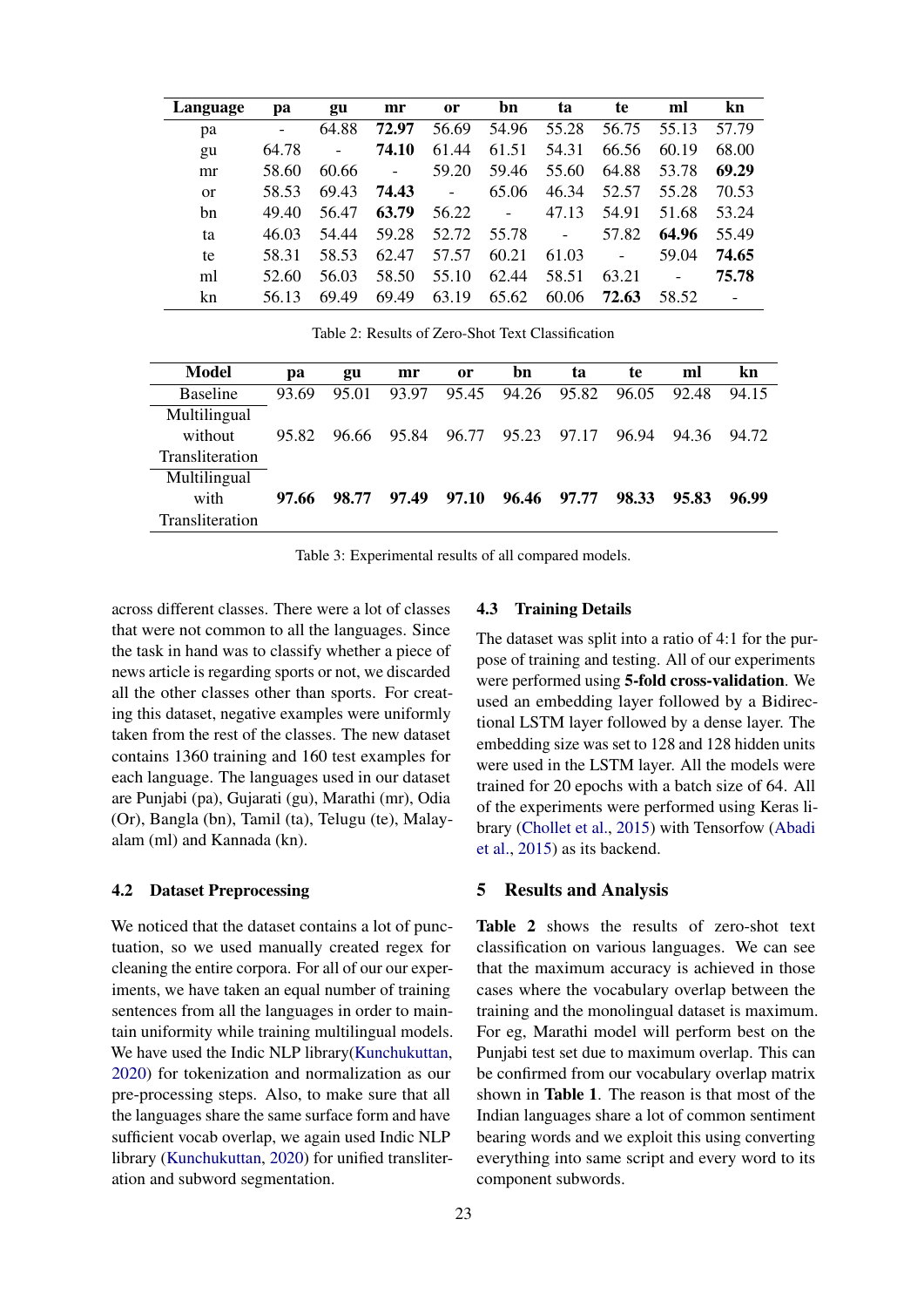Table 3 shows the results of baselines as well as our multilingual models. We can see from the table that both the multilingual models outperform the baseline models. The reason is the ability to learn not only from its own dataset, but also from the other related languages present in the dataset. The best accuracy is achieved in the case where we apply the technique of unified transliteration and subword segmentation. The reason as explained above is the increase in vocabulary overlap which further increases the accuracy as compared to the first case. So, we can observe that in both the cases, we have benefitted from the lexical similarity found in Indian languages.

#### 6 Conclusions and Future Work

In this work, we explored effective methods to exploit lexical similarity between related Indian languages in order to improve the quality of classification systems on low resource Indian languages. Our results confirm that a model trained on one Indian language can be reused for another Indian language and will provide good results if there is a significant vocabulary overlap between the two datasets. We also proved that for low resource Indian languages, multilingual models outperform the baseline models. The reason is the ability to learn not just from the training data of the language in question, but also from the other language datasets. Unified Transliteration and Subword Segmentation further increase the accuracy by increasing the vocab overlap among the datasets. Also, to get more increase in accuracy, one can try with large size datasets. For future work, we will try to apply this technique to other NLP related tasks for Indian languages.

#### References

<span id="page-5-12"></span>Martín Abadi, Ashish Agarwal, Paul Barham, Eugene Brevdo, Zhifeng Chen, Craig Citro, Greg S. Corrado, Andy Davis, Jeffrey Dean, Matthieu Devin, Sanjay Ghemawat, Ian Goodfellow, Andrew Harp, Geoffrey Irving, Michael Isard, Yangqing Jia, Rafal Jozefowicz, Lukasz Kaiser, Manjunath Kudlur, Josh Levenberg, Dan Mané, Rajat Monga, Sherry Moore, Derek Murray, Chris Olah, Mike Schuster, Jonathon Shlens, Benoit Steiner, Ilya Sutskever, Kunal Talwar, Paul Tucker, Vincent Vanhoucke, Vijay Vasudevan, Fernanda Viegas, Oriol Vinyals, Pete Warden, Mar- ´ tin Wattenberg, Martin Wicke, Yuan Yu, and Xiaoqiang Zheng. 2015. [TensorFlow: Large-scale ma-](http://tensorflow.org/) [chine learning on heterogeneous systems.](http://tensorflow.org/) Software available from tensorflow.org.

- <span id="page-5-1"></span>Alexandra Balahur and Marco Turchi. 2012. Multilingual sentiment analysis using machine translation? In *Proceedings of the 3rd workshop in computational approaches to subjectivity and sentiment analysis*, pages 52–60.
- <span id="page-5-9"></span>Alexandra Balahur and Marco Turchi. 2014. Comparative experiments using supervised learning and machine translation for multilingual sentiment analysis. *Computer Speech & Language*, 28(1):56–75.
- <span id="page-5-7"></span>Carmen Banea, Rada Mihalcea, and Janyce Wiebe. 2008a. A bootstrapping method for building subjectivity lexicons for languages with scarce resources. In *LREC*, volume 8, pages 2–764. Citeseer.
- <span id="page-5-6"></span>Carmen Banea, Rada Mihalcea, Janyce Wiebe, and Samer Hassan. 2008b. Multilingual subjectivity analysis using machine translation. In *Proceedings of the 2008 Conference on Empirical Methods in Natural Language Processing*, pages 127–135.
- <span id="page-5-10"></span>Jordan Boyd-Graber and Philip Resnik. 2010. Holistic sentiment analysis across languages: Multilingual supervised latent dirichlet allocation. In *Proceedings of the 2010 Conference on Empirical Methods in Natural Language Processing*, pages 45–55.

<span id="page-5-11"></span>Francois Chollet et al. 2015. [Keras.](https://github.com/fchollet/keras)

- <span id="page-5-0"></span>Kia Dashtipour, Soujanya Poria, Amir Hussain, Erik Cambria, Ahmad YA Hawalah, Alexander Gelbukh, and Qiang Zhou. 2016. Multilingual sentiment analysis: state of the art and independent comparison of techniques. *Cognitive computation*, 8(4):757–771.
- <span id="page-5-2"></span>Kerstin Denecke. 2008. Using sentiwordnet for multilingual sentiment analysis. In *2008 IEEE 24th international conference on data engineering workshop*, pages 507–512. IEEE.
- <span id="page-5-3"></span>Hiroshi Kanayama and Tetsuya Nasukawa. 2006. Fully automatic lexicon expansion for domain-oriented sentiment analysis. In *Proceedings of the 2006 conference on empirical methods in natural language processing*, pages 355–363.
- <span id="page-5-8"></span>Hiroshi Kanayama, Tetsuya Nasukawa, and Hideo Watanabe. 2004. Deeper sentiment analysis using machine translation technology. In *COLING 2004: Proceedings of the 20th International Conference on Computational Linguistics*, pages 494–500.
- <span id="page-5-5"></span>Soo-Min Kim and Eduard Hovy. 2006a. Automatic identification of pro and con reasons in online reviews. In *Proceedings of the COLING/ACL 2006 Main Conference Poster Sessions*, pages 483–490.
- <span id="page-5-4"></span>Soo-Min Kim and Eduard Hovy. 2006b. Identifying and analyzing judgment opinions. In *Proceedings of the human language technology conference of the NAACL, main conference*, pages 200–207.